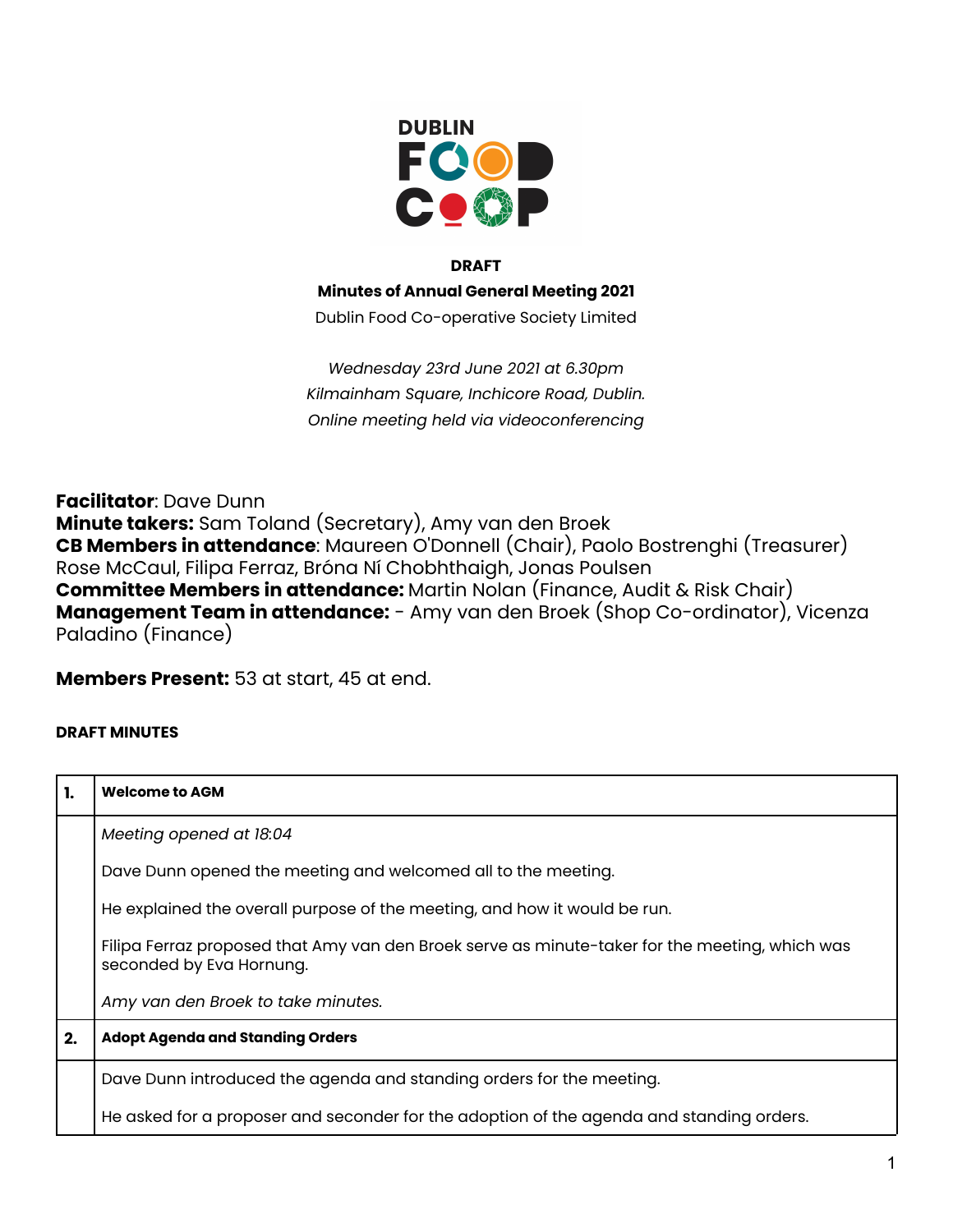|    | THAT the agenda and standing orders for the meeting be adopted.                                                                                                                                                                                                                                                                |
|----|--------------------------------------------------------------------------------------------------------------------------------------------------------------------------------------------------------------------------------------------------------------------------------------------------------------------------------|
|    | Proposed by Sarah Bredin, Seconded by Marina Lambrakis                                                                                                                                                                                                                                                                         |
|    | <b>Agreed by Consensus</b>                                                                                                                                                                                                                                                                                                     |
|    |                                                                                                                                                                                                                                                                                                                                |
| 3. | Approval of the minutes of the previous Annual General Meeting and Special General Meeting                                                                                                                                                                                                                                     |
|    | Dave Dunn noted that the minutes for the previous general meeting would be taken as read, and no<br>questions or clarifications were raised.                                                                                                                                                                                   |
|    | Dave Dunn invited a proposer and a seconder for the approval of the minutes                                                                                                                                                                                                                                                    |
|    | THAT the minutes for the Annual General Meeting held on the 21st October 2020 by approved.                                                                                                                                                                                                                                     |
|    | Proposed by Ali Rochford, Seconded by Cara Shields.                                                                                                                                                                                                                                                                            |
|    | <b>Agreed by Consensus</b>                                                                                                                                                                                                                                                                                                     |
| 4. | Annual Report & Financial Statements                                                                                                                                                                                                                                                                                           |
| a. | <b>Presentation of CB Report</b>                                                                                                                                                                                                                                                                                               |
|    | Maureen O'Donnell recognised the contributions of retiring Co-ordinating Body members Grace Wilentz and<br>Filipa Ferraz over the last number of years.                                                                                                                                                                        |
|    | Maureen O'Donnell gave a speech recognising the difficult year that is 2020, the challenges and opportunities in<br>2021 and emphasising the role that all members can play in the future development of the Dublin Food Co-op.                                                                                                |
| b. | <b>Presentation of Financial Report</b>                                                                                                                                                                                                                                                                                        |
|    | Paolo Bostrenghi thanked the Finance Team, Vicenza Paladino and Catherine Doran, the Finance, Audit & Risk<br>Committee including Martin Nolan and Paul Tuffy.                                                                                                                                                                 |
|    | Paolo Bostrenghi thanked Rose McCaul for her work in the previous years as Treasurer.                                                                                                                                                                                                                                          |
|    | Paolo Bostrenghi gave a speech outlining the successful trading period that was 2020 emphasising the<br>changing habits of members as a result of Covid-19 restrictions, the robustness of member trade with the<br>society and the increased costs associated with the increase in sales - including staffing and technology. |
|    | Paolo Bostrenghi emphasised the challenges ahead as the society adjusted to the post-pandemic and the<br>various risks that would need to be managed by the society.                                                                                                                                                           |
| c. | <b>Presentation of Interim Management Report</b>                                                                                                                                                                                                                                                                               |
|    | Amy van den Broek outlined the challenges of the last year both in terms of Covid-19 and Brexit.                                                                                                                                                                                                                               |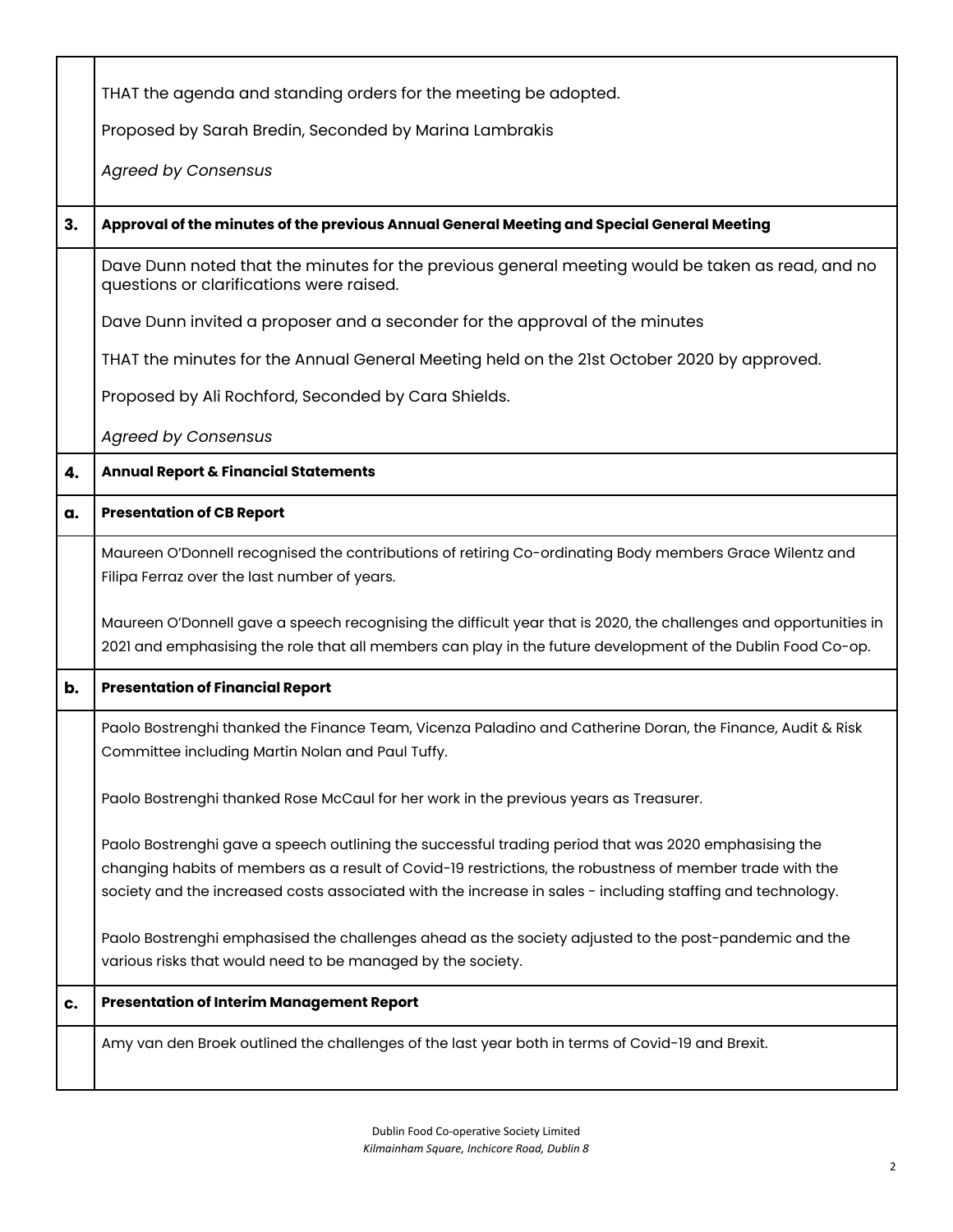|    | Amy van den Broek outlined the level of preparation that had gone into planning for 2020, and that this put us in                                                                       |
|----|-----------------------------------------------------------------------------------------------------------------------------------------------------------------------------------------|
|    | a stronger position for the year that was.                                                                                                                                              |
|    | Sam Toland outlined the challenges around hybrid and remote working during 2020, and the major changes<br>required in relaunching the Community Development Programme.                  |
|    |                                                                                                                                                                                         |
|    | Sam Toland ended on an appeal for members to take the opportunity to get more involved at the Co-op, with                                                                               |
|    | the Co-ordinating Body and Committees seeking new members, the Members' Affairs Committee launching                                                                                     |
|    | and the return of volunteering within the Shop.                                                                                                                                         |
| d. | Presentation from Finance, Audit & Risk Committee Chair                                                                                                                                 |
|    | Martin Nolan outlined the work of the Finance, Audit & Risk Committee and the work undertaken over the past<br>year.                                                                    |
|    | Martin Nolan highlighted the transparency of the organisation, and of the annual reporting.                                                                                             |
|    | Martin Nolan outlined the level and scope of management reporting to the Committee and the Co-ordinating                                                                                |
|    | Body on a monthly basis, and the other monitoring undertaken over the year.                                                                                                             |
|    |                                                                                                                                                                                         |
|    | Martin Nolan thanked Paul Tuffy for the work undertaken on the risk register in 2020.                                                                                                   |
|    | Martin Nolan highlighted that the society received a clean auditor report with no concerns for 2020.                                                                                    |
|    | Martin Nolan highlighted the focus of the committee over the coming year, with a focus on assisting the                                                                                 |
|    | Co-ordinating Body with managing the key risks facing the society.                                                                                                                      |
| е. | Presentation from Members' Affairs Committee Steering Group                                                                                                                             |
|    |                                                                                                                                                                                         |
|    | Robert Cazaciuc outlined the progress with the Members' Affairs Committee up to and including the preparation<br>of the terms of reference for consideration by the Co-ordinating Body. |
|    |                                                                                                                                                                                         |
|    | Robert Cazaciuc invited all members to get involved.                                                                                                                                    |
| f. | <b>Questions and Answers</b>                                                                                                                                                            |
|    | Eilís O'Connor asked about what other leases were held by the society, and Paolo Bostrenghi outlined that an                                                                            |
|    | office in Inchicore was rented by the society.                                                                                                                                          |
|    |                                                                                                                                                                                         |
|    | Amy van den Broek took the opportunity to thank Donal Lyons for his commitment and efforts over the last year<br>in fulfilling deliveries to self-isolating members.                    |
|    |                                                                                                                                                                                         |
|    | Eilís O'Connor asked about the longer term objective noted in the Annual Report to explore the business case for                                                                        |
|    | a multi-purpose space. Sam Toland explained the rationale behind this objective.                                                                                                        |
|    |                                                                                                                                                                                         |
|    | Dave McMullin, Jean Somers and Eva Hornung expressed their thanks to all the staff team for their hard work                                                                             |
|    | during the past year.                                                                                                                                                                   |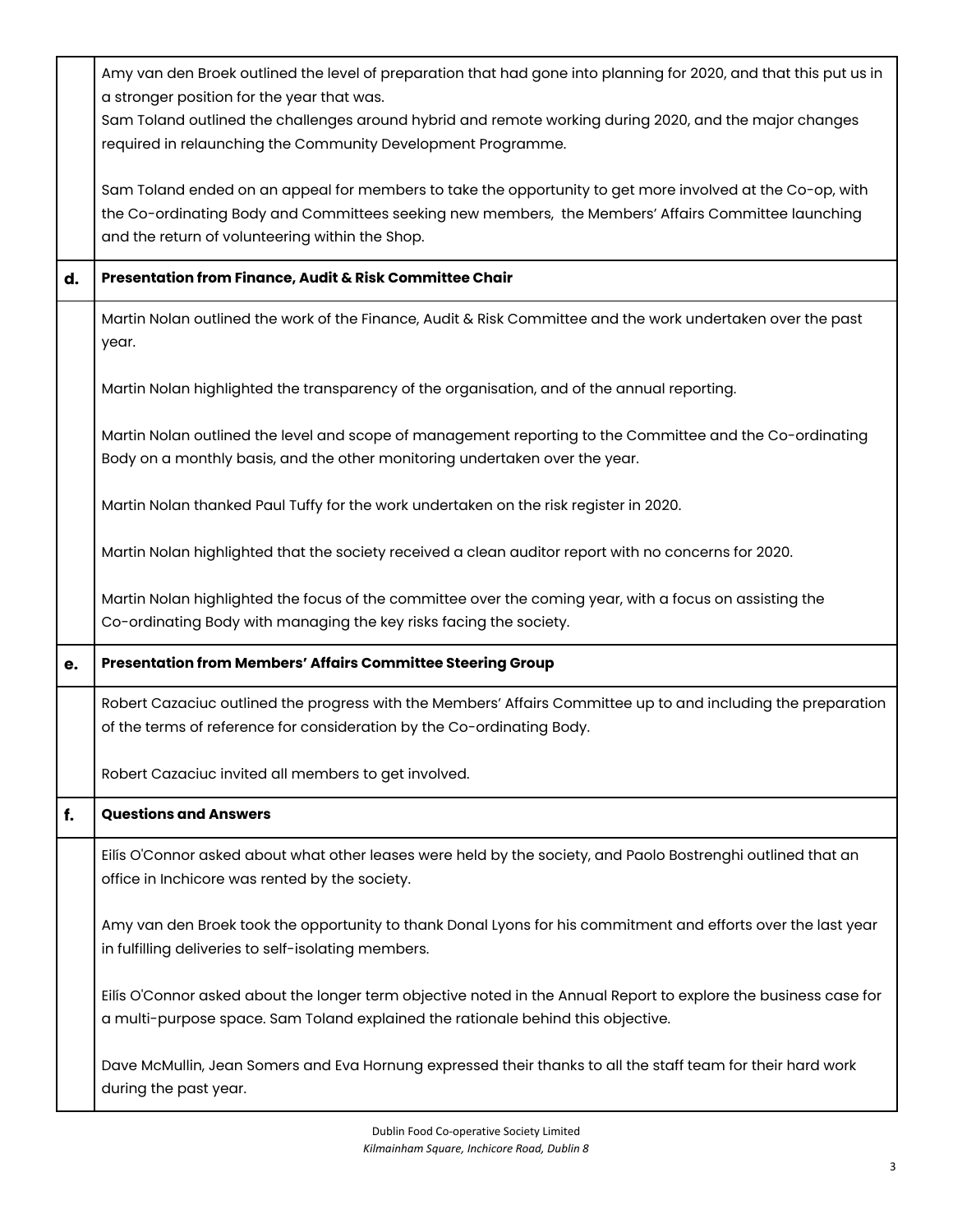|    | Sam Toland took the opportunity to extend his thanks to Patrick Doyle for helping coordinate the<br>weekly members discussion group during the last year.                                                                          |
|----|------------------------------------------------------------------------------------------------------------------------------------------------------------------------------------------------------------------------------------|
| 5. | Resolution A: Adopt Annual Report and Financial Statements for 2020                                                                                                                                                                |
| a. | 'THAT the Annual Report and Financial Statements together with the report of the auditor for the year ending 31<br>December 2020 be adopted by the society'                                                                        |
|    | Proposed by Maureen O'Donnell, Seconded by Paolo Bostrenghi                                                                                                                                                                        |
|    | <b>Agreed by Consensus</b>                                                                                                                                                                                                         |
| 6. | Resolution B: Appointment of Auditor                                                                                                                                                                                               |
| a. | 'THAT Hayden Brown Chartered Accountants be appointed as the auditor of the society until the next Annual<br>General Meeting, with remuneration to be agreed with the Co-ordinating Body.'                                         |
|    | Proposed by Paolo Bostrenghi, Seconded by Maureen O'Donnell                                                                                                                                                                        |
|    | <b>Agreed by Consensus</b>                                                                                                                                                                                                         |
| 7. | Rotation of CB                                                                                                                                                                                                                     |
|    |                                                                                                                                                                                                                                    |
| a. | Retirements, Nominations and Co-options                                                                                                                                                                                            |
|    | Sam Toland outlined the retirements from the Co-ordinating Body - Grace Wilentz during the year and Filipa<br>Ferraz at the AGM - each of whom were retiring prior to the end of their term.                                       |
|    | The meeting thanked them for their service.                                                                                                                                                                                        |
|    | Sam Toland outlined that three members were nominated for election in 2021 - Bróna Ní Chobhthaigh by<br>rotation, Brigid Corcoran and Elena San Juan Grande were seeking election for the first time.                              |
|    | Each nominee gave a brief speech.                                                                                                                                                                                                  |
|    | Natalia Cieszczyk and Marina Lambrakis were nominated for election but were not eligible for election as they<br>had not been members for the required 6 months. However, they were interested in being co-opted when<br>eligible. |
|    | Each co-optee candidate gave a brief speech.                                                                                                                                                                                       |
| b. | <b>Ballot</b>                                                                                                                                                                                                                      |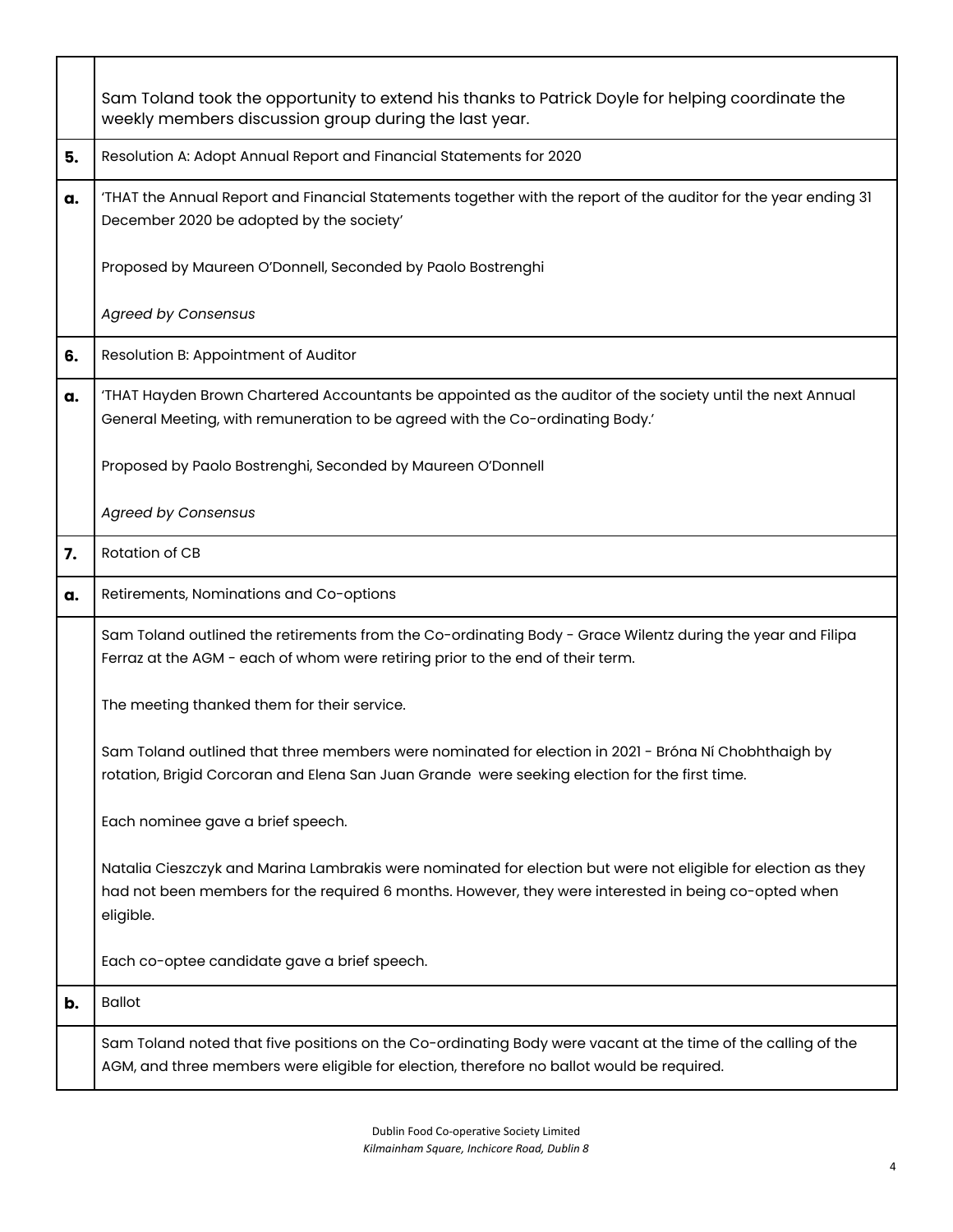| c. | <b>Results</b>                                                                                                                                                                                                                                                                                   |
|----|--------------------------------------------------------------------------------------------------------------------------------------------------------------------------------------------------------------------------------------------------------------------------------------------------|
|    | THAT as there are not more candidates than vacant positions, that Bróna Ní Chobhthaigh, Brigid Corcoran and<br>Elena San Juan Grande be deemed elected to the Co-ordinating Body.                                                                                                                |
|    | Proposed by Patrick Doyle, Seconded by Jonas Poulsen                                                                                                                                                                                                                                             |
|    | <b>Agreed by Consensus</b>                                                                                                                                                                                                                                                                       |
| 8. | Any Other Business                                                                                                                                                                                                                                                                               |
| a. | Resolution C: ICOS Membership                                                                                                                                                                                                                                                                    |
|    | Sam Toland gave a brief presentation outlining the history of our affiliation with ICOS, the reasons in favour and<br>the concerns that members have held in the past about our affiliation.                                                                                                     |
|    | Sam Toland emphasised not only the practical value of affiliation, but the ability that affiliation brought to steer<br>the conversation within ICOS regarding the promotion of the community co-operative model and an approach<br>to climate change more aligned with the view of the society. |
|    | Filipa Ferraz commented that ICOS has provided support to staff in legal and governance, and that this was of a<br>net benefit to the organisation.                                                                                                                                              |
|    | Marina Lambrakis expressed concerns about whether the society fit within the affiliation of ICOS, but would need<br>more information.                                                                                                                                                            |
|    | Mark Malin outlined that he has had serious discomfort with our affiliation during the years, but had not blocked<br>and would not block the affiliation this year. He expressed that he believed we had more immediate concerns<br>than shifting the perspective of ICOS.                       |
|    | Maureen O'Donnell expressed that she believed that if we were to affiliate again, that we should have a clear<br>strategy to have an impact within ICOS.                                                                                                                                         |
|    | Dave Dunn tested for consensus.                                                                                                                                                                                                                                                                  |
|    | Pauric Cannon placed a blocking concern.                                                                                                                                                                                                                                                         |
|    | Sam Toland recommended that we table the resolution until a later General Meeting, and in the meantime the<br>Co-ordinating Body and/or Committees could review in greater depth the arguments for remaining affiliated<br>with ICOS.                                                            |
|    | 'THAT the Dublin Food Co-operative Society will renew its affiliation with the Irish Co-operative Organisations<br>Society Limited until the Annual General Meeting held in 2021'                                                                                                                |
|    | Moved by Sam Toland                                                                                                                                                                                                                                                                              |